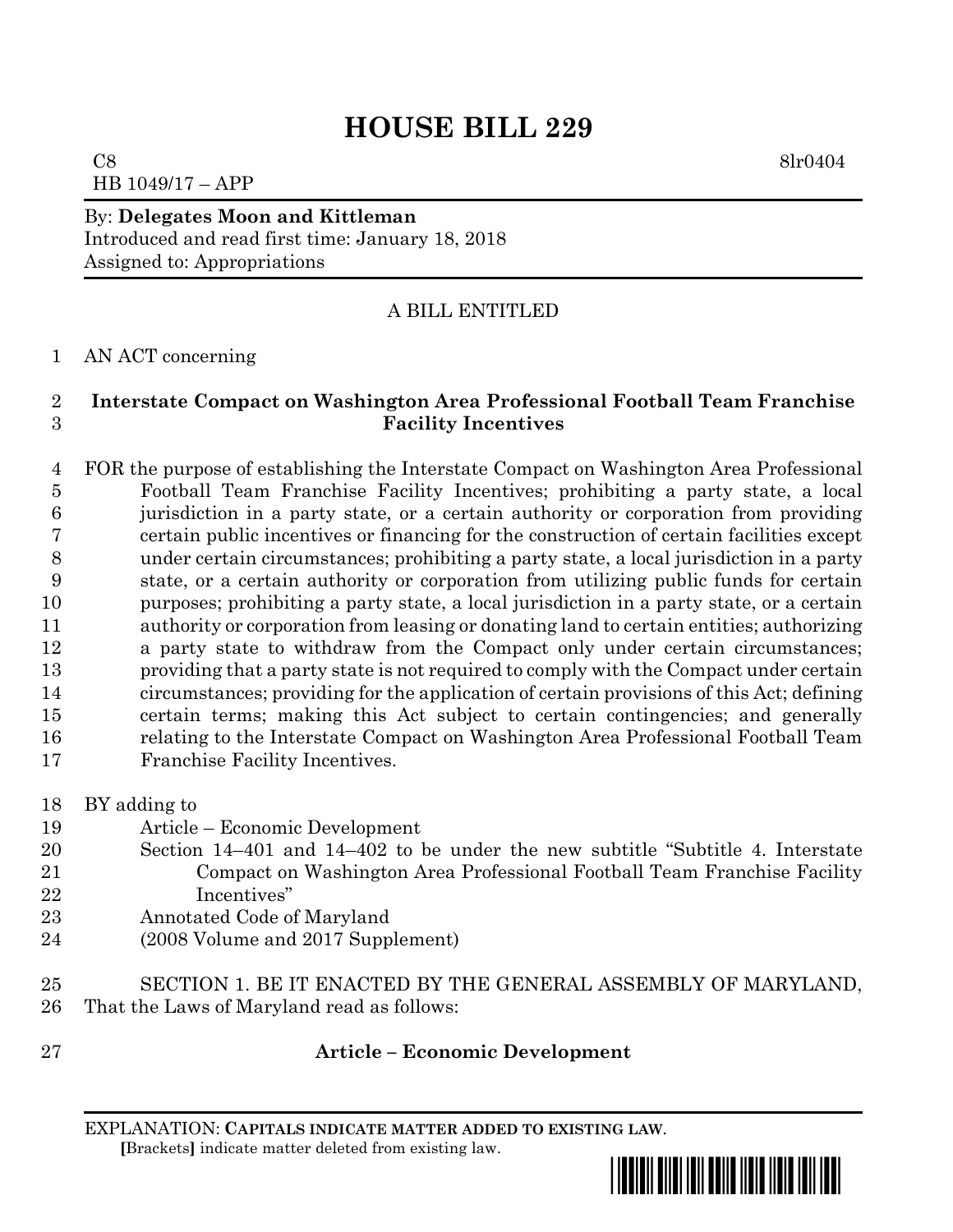|                                | $\overline{2}$<br><b>HOUSE BILL 229</b>                                                                                                                                                                                                           |
|--------------------------------|---------------------------------------------------------------------------------------------------------------------------------------------------------------------------------------------------------------------------------------------------|
| $\mathbf{1}$<br>$\overline{2}$ | SUBTITLE 4. INTERSTATE COMPACT ON WASHINGTON AREA PROFESSIONAL<br>FOOTBALL TEAM FRANCHISE FACILITY INCENTIVES.                                                                                                                                    |
| 3                              | $14 - 401.$                                                                                                                                                                                                                                       |
| 4<br>5                         | (A)<br>IN THIS SUBTITLE THE FOLLOWING WORDS HAVE THE MEANINGS<br>INDICATED.                                                                                                                                                                       |
| 6<br>7                         | "COMPACT" MEANS THE INTERSTATE COMPACT ON WASHINGTON<br>(B)<br>AREA PROFESSIONAL FOOTBALL TEAM FRANCHISE FACILITY INCENTIVES.                                                                                                                     |
| 8<br>9                         | "PARTY STATE" MEANS EACH STATE THAT HAS ENACTED<br>(C)<br><b>THE</b><br>COMPACT.                                                                                                                                                                  |
| 10                             | "PUBLIC INCENTIVES OR FINANCING" INCLUDES:<br>(D)                                                                                                                                                                                                 |
| 11<br>12<br>13                 | (1)<br>TAX INCENTIVES REDUCING THE BURDEN OF STATE OR LOCAL<br>TAXES, INCLUDING SUBTRACTION MODIFICATIONS, CREDITS, AND EXEMPTIONS<br>FROM TAXATION;                                                                                              |
| 14<br>15<br>16                 | STATE OR LOCAL GRANTS, APPROPRIATIONS, AUTHORIZATIONS,<br>(2)<br>OR EXPENDITURES, INCLUDING THE ISSUANCE OF ANY STATE-SUPPORTED DEBT OR<br>ANY CONDUIT DEBT ISSUED BY A STATE AUTHORITY;                                                          |
| 17                             | (3)<br>STATE OR LOCAL LOANS; AND                                                                                                                                                                                                                  |
| 18                             | (4)<br>FINANCIAL ASSISTANCE IN THE CONSTRUCTION OF PRIVATE<br>19 INFRASTRUCTURE.                                                                                                                                                                  |
| 20<br>21<br>22<br>23           | (E) "WASHINGTON AREA PROFESSIONAL FOOTBALL TEAM" MEANS A<br>CORPORATION FRANCHISED BY THE NATIONAL FOOTBALL LEAGUE, INC., LOCATED<br>OR PROPOSED TO BE LOCATED IN THE DISTRICT OF COLUMBIA, THE STATE, OR THE<br><b>COMMONWEALTH OF VIRGINIA.</b> |
| 24                             | $14 - 402.$                                                                                                                                                                                                                                       |
| 25<br>26                       | THERE IS AN INTERSTATE COMPACT ON WASHINGTON AREA<br>(A)<br>PROFESSIONAL FOOTBALL TEAM FRANCHISE FACILITY INCENTIVES.                                                                                                                             |
| $27\,$<br>28<br>29             | ON OR AFTER OCTOBER 1, 2018, A PARTY STATE TO THE COMPACT, A<br>(B)<br>LOCAL JURISDICTION LOCATED IN A PARTY STATE, OR AN AUTHORITY OR A<br>CORPORATION ESTABLISHED BY A PARTY STATE OR LOCAL JURISDICTION MAY NOT:                               |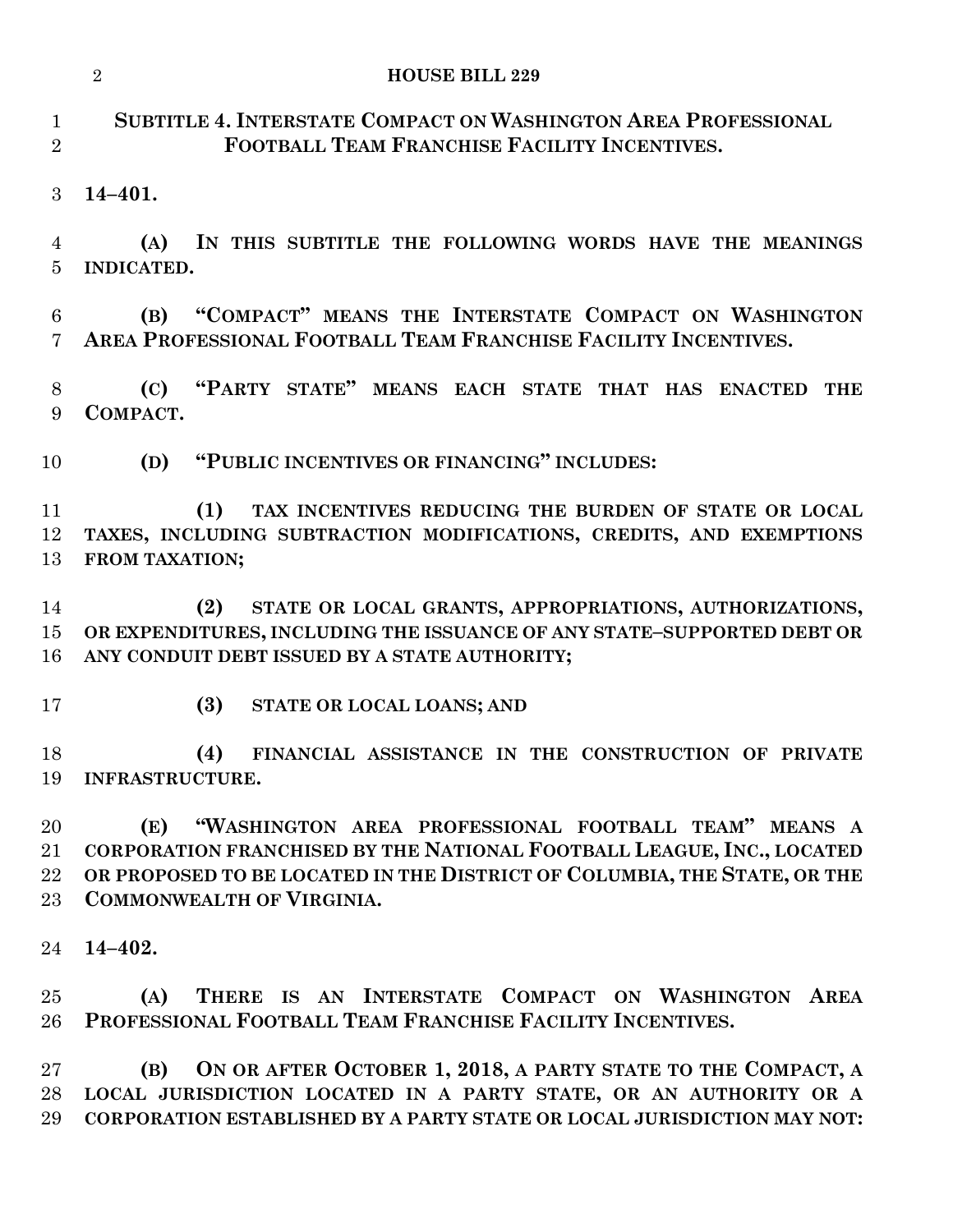**(1) PROVIDE OR OFFER TO PROVIDE FINANCING OR PUBLIC INCENTIVES FOR THE CONSTRUCTION OF FACILITIES FOR THE WASHINGTON AREA PROFESSIONAL FOOTBALL TEAM UNLESS THE FINANCING OR PUBLIC INCENTIVES ARE OTHERWISE AVAILABLE TO ALL DEVELOPMENT PROJECTS OR BUSINESS ENTITIES LOCATED IN THE PARTY STATE;**

 **(2) UTILIZE PUBLIC FUNDS FOR THE CONSTRUCTION OR MAINTENANCE OF FACILITIES FOR THE WASHINGTON AREA PROFESSIONAL FOOTBALL TEAM;**

 **(3) UTILIZE PUBLIC FUNDS FOR INFRASTRUCTURE IMPROVEMENTS REQUIRED BY NEWLY CONSTRUCTED FACILITIES FOR THE WASHINGTON AREA PROFESSIONAL FOOTBALL TEAM; OR**

 **(4) LEASE OR DONATE LAND TO THE WASHINGTON AREA PROFESSIONAL FOOTBALL TEAM OR AN ENTITY AFFILIATED WITH THE WASHINGTON AREA PROFESSIONAL FOOTBALL TEAM.**

 **(C) A PARTY STATE MAY WITHDRAW FROM THE COMPACT ONLY AFTER PROVIDING 365 DAYS' NOTICE TO THE OTHER PARTY STATES.**

 **(D) A PARTY STATE IS NOT REQUIRED TO COMPLY WITH THIS COMPACT IF THE PARTY STATE'S ATTORNEY GENERAL DETERMINES THAT ANOTHER PARTY STATE HAS REPEALED, REPLACED, OR FAILED TO IMPLEMENT ANY ASPECT OF THIS COMPACT.**

SECTION 2. AND BE IT FURTHER ENACTED, That:

 (a) This Act may not take effect unless a similar act is enacted by Virginia and the District of Columbia no later than January 1, 2020.

 (b) Virginia and the District of Columbia are requested to concur in this Act by enactment of a similar act before January 1, 2020.

 (c) The Department of Legislative Services shall notify the appropriate officials of Virginia and the District of Columbia of the enactment of this Act.

 (d) On the concurrence in this Act by Virginia and the District of Columbia as specified in this section, the Governor of the State of Maryland shall issue a proclamation declaring this Act valid and effective and shall forward a copy of the proclamation to the Executive Director of the Department of Legislative Services.

 (e) If Virginia or the District of Columbia fails to concur in this Act as specified in this section before January 1, 2021, with no further action required by the General Assembly, this Act shall be null and void and of no further force and effect.